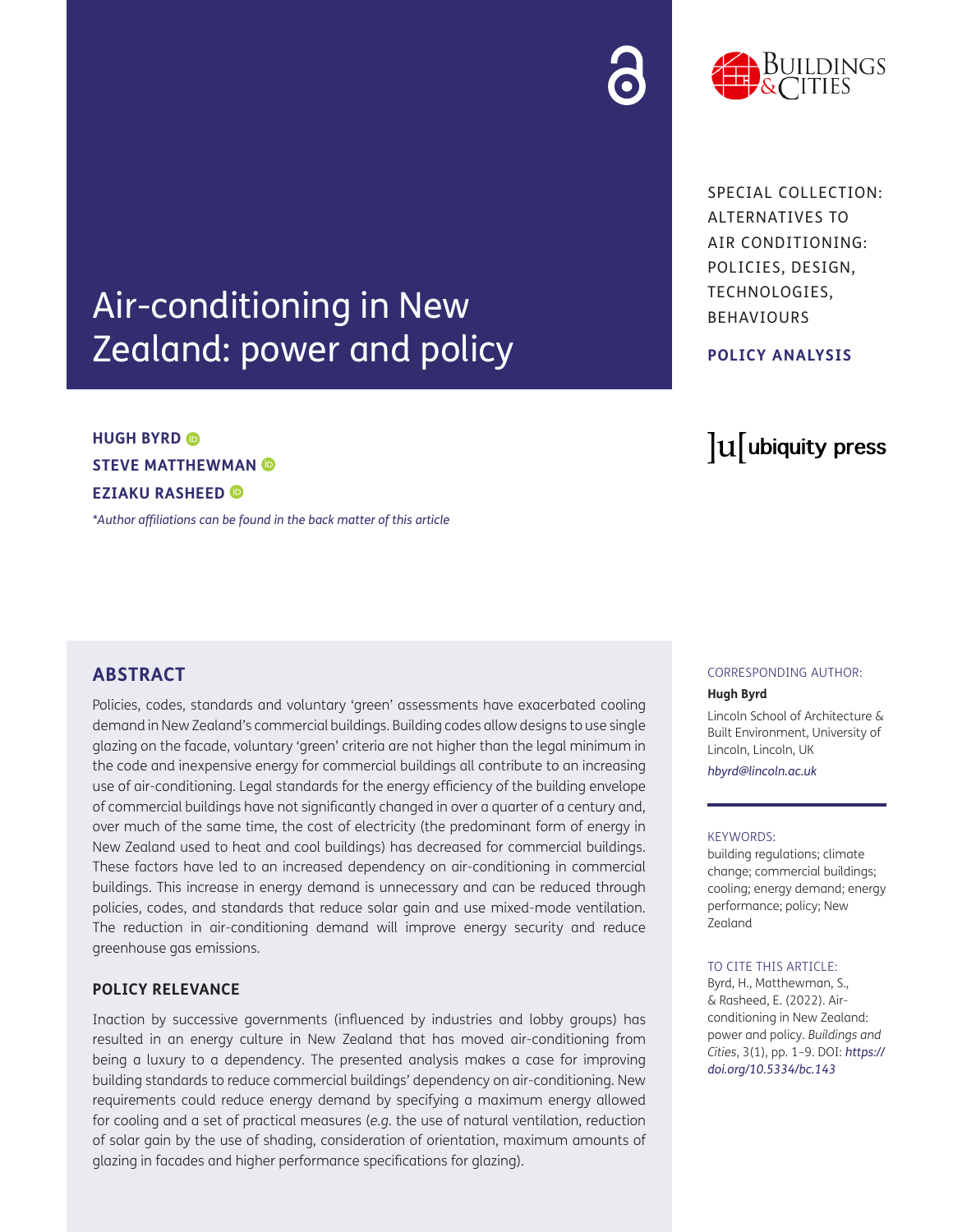# **1. INTRODUCTION**

This policy analysis focuses on the energy and climate change-related issues concerning the cooling of commercial buildings in New Zealand (NZ). It is argued that the reduction of cooling loads in these buildings (thereby both improving their energy efficiency and reducing their carbon emissions) has not been adequately addressed in policy. This can be seen in both government policy and government research, the New Zealand Green Building Council (NZGBC) and other organisations.

One result of this is that buildings have unnecessarily high cooling loads. A significant number of tall office developments in the central business district (CBD) of Auckland with nearly 100% singleglazing on their elevations have negligible shading and no concern for solar orientation. In the subtropical climate of Auckland, cooling loads in these building types have been estimated to be greater than heating loads ([Byrd 2012](#page-7-0)).

The NZ climate is becoming warmer, with six of its eight warmest years occurring after 2013 ([de](#page-7-0) [Jong 2021](#page-7-0)). In 2020, the government announced a 'climate change emergency' and instructed the [Climate Change Commission \(2021: 111\)](#page-7-0) to prepare a report entitled *A Low Emissions Future for Aotearoa*, which stated that:

The long-term scenarios show that actions to improve energy efficiency of buildings […] will be important for meeting the 2050 targets.

Given the challenges that climate change presents, this paper reviews the current form and fabric of commercial buildings with respect to their cooling loads. The adequacy of minimum legal standards as well as voluntary standards is questioned. The shortcomings in the knowledge of the performance of existing buildings in terms of cooling loads are also identified.

For comparison, Auckland (the largest city in NZ) has similar cooling degree-days to parts of Cape Town, South Africa, and has about 50% more cooling degree-days than Hobart, Australia [\(BizEE n.d.](#page-7-0)).

The issues are even more pressing as climate change will impact the electricity supply in NZ. Policy on electricity supply is closely connected to policy on electricity demand by buildings. Energy policy needs to be reviewed if reducing the cooling loads of buildings is to be addressed. Although NZ has an enviable low-carbon electricity supply from predominantly (approximately 60%) hydropower, a recent study ([Carrivick](#page-7-0) *et al.* 2020) concluded that NZ had passed 'peak hydro'. This means that not only is the operational cost of cooling of concern but also is longer term energy security.

### **2. MINIMUM STANDARDS**

When the Building Code (H1) was first introduced in 1992 [\(Building Industry Authority 1992\)](#page-7-0), it required 'Heat gains (including solar radiation) through the building envelope' (clause H1.3.2 (b)) to be accounted for. The NZ Standard that provides guidance on minimum standards (NZS 4243) became active in 1996. This standard was revised in 2007 (NZS 4243.1), but no change was made to its technical content dealing with the building thermal envelope ([Standards New Zealand 2007\)](#page-8-0).

Of the three options in the standard that are permitted for assessing compliance with the code, two consider heat loss only *without* a consideration of cooling, shading or glazing orientation. Furthermore, for glazing covering less than 50% of the wall area, there is 'no requirement' for the thermal performance of the glazing. From a thermal point of view, excluding ventilation, a building can be compliant even if it has no glass.

The third method (modelling) allows for the trading of heat gains with heat losses and requires a comparison with a 'reference' building that is compliant with the code standards. However, the reference building requires no shading, making compliance simple without fully addressing its cooling load. Indeed, the standard states that thermal modelling 'does not represent good design or energy efficient design' [\(Standards New Zealand 2007: 21](#page-8-0)).

Byrd *et al*. **2** *Buildings and Cities* DOI: [10.5334/bc.143](https://doi.org/10.5334/bc.143)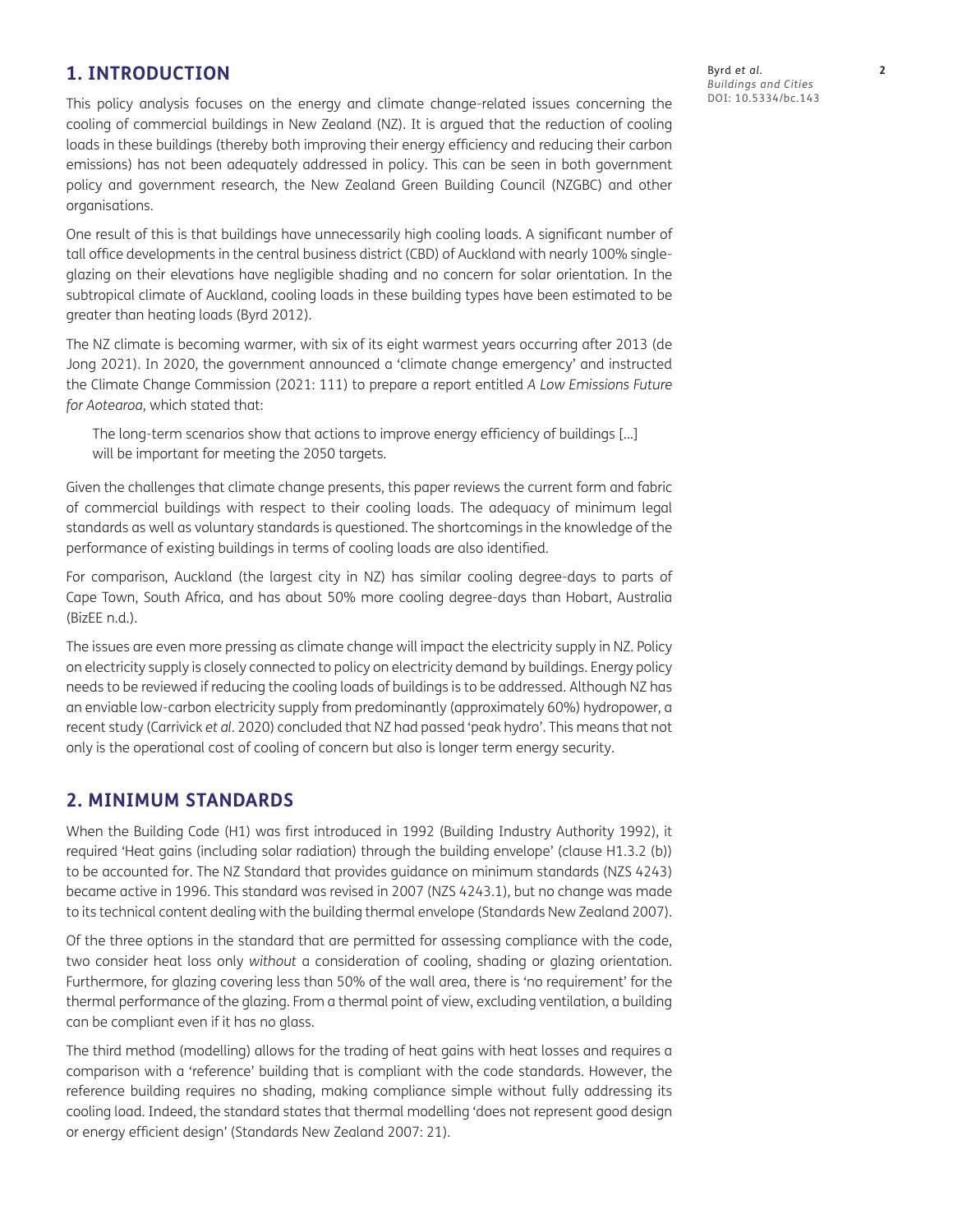Therefore, it is not surprising that large buildings could be compliant with the Building Code and yet have walls that are clad in only a single sheet of glass without any form of shading or consideration of orientation. It begs the question: Why have any legislation concerning the energy efficiency of commercial buildings if a single sheet of glass across most of a building's elevations achieves the required standard? It would be difficult to produce a less energy-efficient building for both heating and cooling.

In December 2021, a year after announcing a 'climate emergency' and 25 years since the thermal envelope standards were reviewed, the NZ government introduced the new 'acceptable solutions' for energy efficiency in commercial buildings [\(MBIE 2021\)](#page-7-0). For heat loss from buildings, the thermal resistance values were increased, but they remain the lowest amongst Organisation for Economic Co-operation and Development (OECD) countries. Cooling was not directly addressed in the calculation method except it was considered that compliance with heat loss would be sufficient to satisfy heat gains:

Requirements to account for heat gains from solar radiation are satisfied by complying with the requirements for thermal resistance*.*

[\(MBIE 2021: 11](#page-7-0))

Apart from the new thermal standards, the government is also working on a framework to reduce emissions from buildings. At present this is a 'vision' to achieve net zero carbon emissions by 2050 [\(MBIE 2020: 6\)](#page-7-0). This would be achieved by capping the carbon emissions allowed on the basis of floor area ( $m<sup>2</sup>$ ) at the design stage. However, no detailed information is yet available.

A further issue to be considered is whether minimum standards by law necessarily result in minimum standards in practice, or whether expected standards of competence can deliver the minimum criteria. There are several reasons why competency in this area falls short. When responding to the question: How can we overcome the challenges to making all commercial buildings energy efficient, a leading consultant in this field stated: 'Ultimately in NZ this is likely to be market driven' ([Beca 2018: 1\)](#page-7-0).

This is echoed by the [NZIA \(2020: 1\),](#page-8-0) which was concerned about improving minimum standards of energy efficiency:

Any changes to the Building Code may further put pressure on building costs. The compliance process for buildings that are not 'standard' should be kept simple, in order to avoid stifling innovation.

#### **3. GLASS BUILDING CREDITS**

Building Codes in NZ are the minimum standard. Rising above the standard is voluntary and something that the NZGBC (an organisation offering voluntary certification of buildings) encourages, especially as the criteria with most credits available in the Green Star rating system are concerned with energy. But this leaves the question of why commercial buildings can achieve an acceptable Green Star rating and still have a building envelope that only meets minimum legal standards of energy efficiency and, therefore, be on the verge of breaking the law in a country with some of the lowest standards of all developed countries [\(OECD 2017](#page-8-0)).

There are two main reasons for this. First, the ratings are geared so that the energy criteria need hardly be considered and non-energy-related attributes can be used to compensate for poorer building envelope performance. Second, the energy criteria have been poorly informed giving results that are counterproductive to energy efficiency. These are discussed below.

The first reason is that 'energy credits' comprise 25% of all NZGBC credits. However, approximately two-thirds of energy credits relate to the building envelope. Therefore, the maximum a building envelope performance can contribute to 'green' accreditation is 17% (0.6  $\times$  25%) of the total accreditation. But historically, few buildings get near this. For example, [Byrd & Leardini \(2011\)](#page-7-0) found that the average score for 'energy' was approximately 50% of the total credits available. This means that the contribution of the performance of the building envelope to an average Green Star rated building was slightly over 8% (0.5  $\times$  17%).

Byrd *et al*. **3** *Buildings and Cities* DOI: [10.5334/bc.143](https://doi.org/10.5334/bc.143)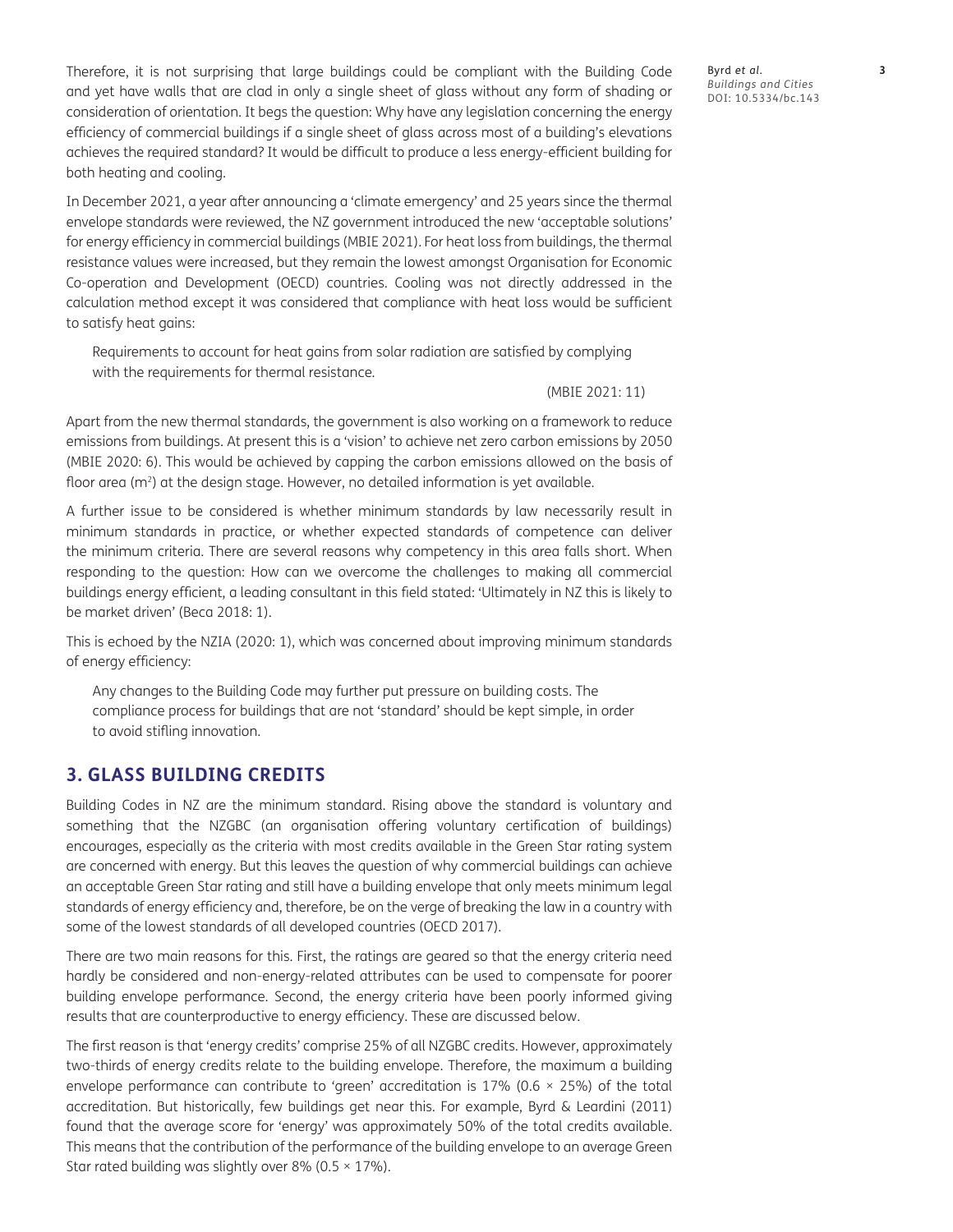The second reason is that the criteria are poorly informed. For example, [Cichy \(2011\)](#page-7-0) found that there were more credits available for air-conditioned office buildings than for naturally ventilated buildings in the rating system. With daylighting, the marginal increase in illumination of the floor (achieved with higher proportions of glazing) with room depth, was rewarded with an exponential increase in credits, thereby encouraging excessive glazing ([Byrd 2012](#page-7-0)).

The criteria for external views could also encourage over-glazing. Based on the more fenestration, the better the view, the basis of these criteria should be balanced with other research on user satisfaction and views. For example, user-satisfaction surveys by the UK's Building Research Establishment (BRE) [\(Keighley 1973\)](#page-7-0) found that there was no perceived increase in satisfaction of view with glazing over 30% of the internal elevation.

Additional credits are also given for innovation and two landmark buildings applied for credits for the use of double-skin facades to reduce energy use ([Safamanesh & Byrd 2012](#page-8-0)). While there are many different types of double-skin facade, when applied as an additional skin to a sealed, airconditioned and unshaded building, their measured performance has been questionable at best [\(Chan](#page-7-0) *et al.* 2009; Roth *et al.* [2007](#page-8-0)).

Although double-skin facades are frequently installed and claimed to be a method of reducing cooling, there is little evidence to illustrate their effectiveness. A Lawrence Berkeley National Laboratory (LBNL) report on high-performance building facades stated:

It has been extremely difficult to find any objective data on the performance of actual buildings implementing some of these solutions, particularly double-skin facades. […] Subjective claims abound in the architectural literature.

(Lee *et al.* [2002: 7](#page-7-0))

The same authors also refer to other findings:

Energy-efficiency is not the foremost benefit of double-skin facades and that such benefit derived may well be small, depending upon circumstances.

(Lee *et al.* [2002: 19](#page-7-0))

A double-skin facade in front of a sealed, highly glazed, air-conditioned building is effectively attempting to mitigate a problem that could have been eliminated or significantly reduced by introducing a smaller proportion of glazing in the first place.

Perhaps the most fundamental historical flaw in the NZGBC rating system has been that there was no requirement to monitor or report in any way on the actual performance of the building. There has been little systematic feedback, which makes it difficult for lessons to be learned by the NZGBC, the building owners or policymakers. However, a voluntary rating tool for existing buildings has become available. Administered by the Green Building Council (NZ), it measures their definition of a 'green building'.

### **4. MONITORING THE PERFORMANCE OF EXISTING BUILDINGS**

In the absence of any feedback on the performance of 'green' buildings, research was carried out to review both the impact of large areas of glazing ([Byrd 2012\)](#page-7-0) and the effectiveness of doubleskin facades [\(Safamanesh & Byrd 2012](#page-8-0)) in two flagship 'green' office buildings in Auckland with 5 and 5.5 Green Star ratings (out of a maximum 6 Stars).

Permission was obtained from the owners to review the energy running costs and monitor the temperatures in and around the double-skin facades. However, the energy consumption was not to be disclosed. In brief, the findings were that the buildings were consuming about twice as much energy compared with a reference building with 50% glazing, that the double-skin facades were increasing the cooling load and that the buildings were in cooling mode most of the year.

The research concluded that the reason for the high energy consumption was due to a significant additional cooling demand. The large proportion of glazing was not only allowing significant direct solar heat gains but also was causing glare and direct sunlight on the occupants. As a result,

Byrd *et al*. **4** *Buildings and Cities* DOI: [10.5334/bc.143](https://doi.org/10.5334/bc.143)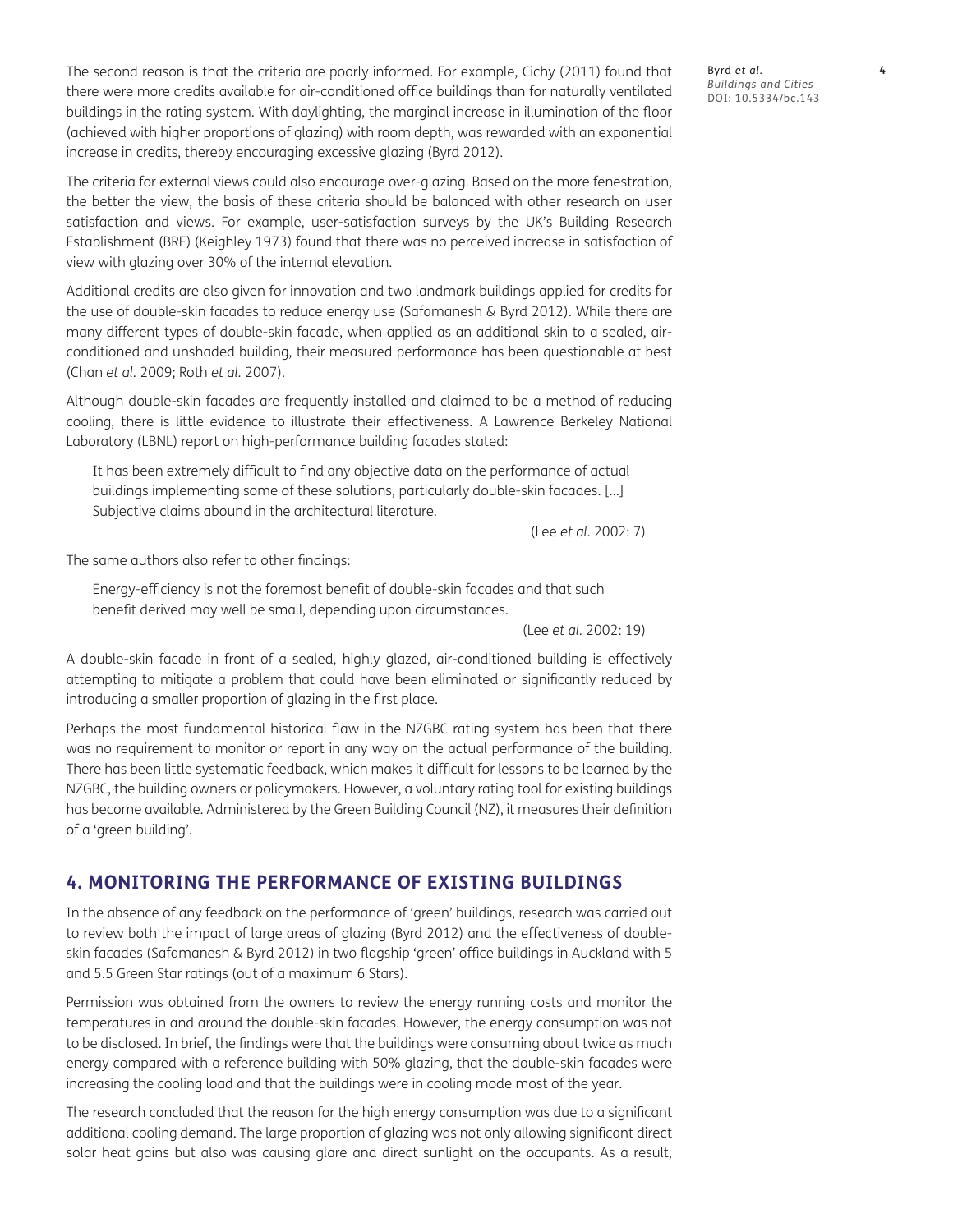the internal blinds were closed most of the time [\(Onyeizu 2014](#page-8-0)). This significantly reduced the daylight (and view). As a consequence, the electric lighting was switched on all the time. In turn, the heat from the lights contributed to a higher cooling load. In other words, the daylight and view that gained the building 'green' credits were lost by over-glazing.

The above case studies represent a very small proportion of the commercial building stock. However, they are flagship buildings in the heart of NZ's largest city and carry disproportionate attention due to their anticipated environmental performance. If changes in policy are to be robust and effective, then a larger evidence base is required to understand the performance of a larger sample of commercial buildings in terms of energy use and, in particular, cooling load.

This was the purpose of the Building Energy End-Use Study (BEES) carried out by the Building Research Association of New Zealand (BRANZ) ([Amitrano](#page-7-0) *et al.* 2014). The BEES started in 2007 and lasted for six years and was by far the largest research project into understanding the energy profile of NZ's non-residential buildings. Its mission statement asserted that:

Understanding how energy and water resources are used in non-residential buildings is key to improving the energy and water efficiency of New Zealand's building stock.

The Introduction states:

New Zealand could reduce the energy demand per new building by 40%, achieved through designing to eliminate cooling and maximising daylight.

[\(Amitrano](#page-7-0) *et al.* 2014: 1)

This percentage appears to be based on modelling and not on data collected from the building sample. The sample indicated that nearly all large buildings use centralised heating, ventilation and air-conditioning (HVAC) systems ([Amitrano](#page-7-0) *et al.* 2014: 68) and that office towers have the greatest proportion of energy used by HVAC systems [\(Amitrano](#page-7-0) *et al.* 2014: tab. 32). This is an important recognition of the energy used by this building type and, therefore, the importance of targeting policy to reduce cooling demand.

Although the report did identify that it was highly variable, there appear to be no real data on how the energy used for space conditioning is split between heating and cooling. This means that vital evidence for policymaking on energy performance, in particular cooling, is missing. What proportion of the nation's energy goes into cooling these building types? After six years of research into actual building energy use, this question was not fully answered and there was little evidence provided to influence policy to improve the New Zealand Building Code (NZBC) and NZGBC criteria or information for building designers or engineers. Follow-up research would be essential if policy is to be implemented concerning climate change.

The Energy Efficiency and Conservation Authority (EECA) of NZ publish data on the energy use for various sectors, including buildings. However, as the data for heating and cooling are aggregated, they provide little insight for establishing a cooling policy for commercial buildings.

#### **5. ECONOMIC INFLUENCES**

Developers of commercial office buildings look to the Property Council New Zealand which keeps data on trends in the quantity and quality of office buildings. The council is also influential in setting the levels of financial return through office leasing or renting by use of its 'office building quality grading mix' [\(McDonagh 2010: 6](#page-8-0)).

Offices are graded A–C and 'other', with the first criterion in the technical list being airconditioning. The more energy consumed per  $m<sup>2</sup>$  by the air-conditioning system, the higher the grade of the offices and, therefore, the greater the potential rentable income ([McDonagh 2010\)](#page-8-0). This constitutes a potential inducement for any developer to install a high energy-consuming airconditioning system.

Unsurprisingly, it was found that grade A offices spent more on energy than grade B, and so on. However, these are historical figures from the period 1990–2008 [\(McDonagh 2010\)](#page-8-0). As there is no Byrd *et al*. **5** *Buildings and Cities* DOI: [10.5334/bc.143](https://doi.org/10.5334/bc.143)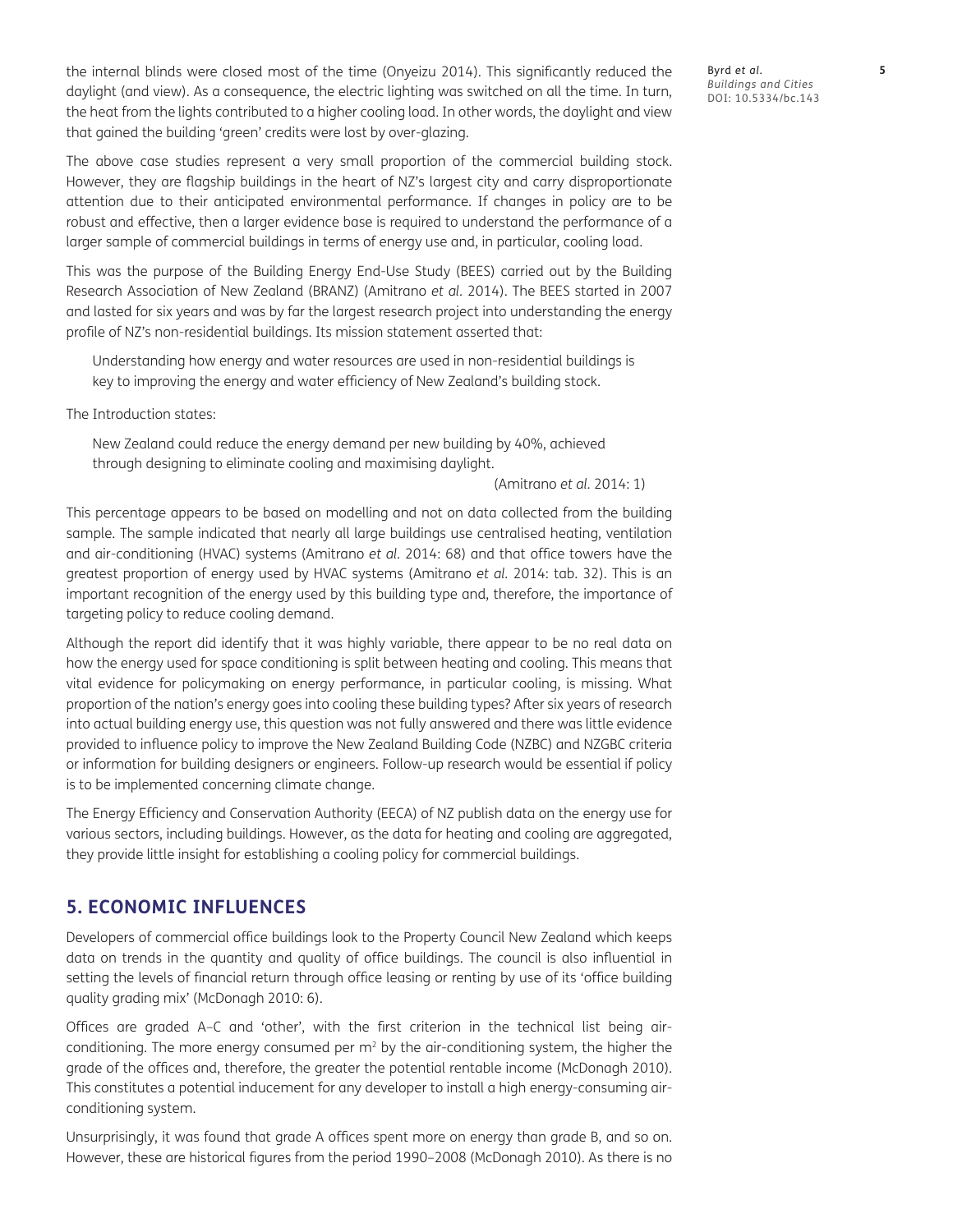compulsory disclosure or labelling of energy use in commercial buildings in NZ, little evidence exists after 2008 for the impact that the growing number of highly glazed, air-conditioned buildings have on operational energy costs.

The research into the 'Electricity Use Trends in New Zealand Offices' ([McDonagh 2010\)](#page-8-0) noted the problems in obtaining accurate data on electricity use for various reasons, such as inconsistency in disclosure and having cost, rather than energy use, data as a proxy for electricity use. This resulted in an apparent anomaly that electricity usage (measured in running costs) was appearing to reduce over the survey period.

One reason for the apparent reduction in energy use was that electricity prices were falling (in real terms) during this period. But this fall was only for commercial buildings in NZ. Beginning in the 1980s and through to the 1990s, NZ privatised its electricity supply industry. The reduction of regulatory constraints allowed tariffs to be restructured. This resulted in domestic electricity prices increasing by 74% (in real terms) over almost two decades, but commercial buildings' electricity prices decreased by 24% ([Bertram 2015](#page-7-0)). The gap is such that the price of electricity for residential buildings is effectively subsiding the price of electricity for commercial buildings, and some of that is for cooling.

While the price of electricity for air-conditioning commercial buildings in NZ has been decreasing since the privatisation of the electricity industry, it begins to explain why there has been no incentive for regulatory change in energy efficiency standards. After all, why increase the energy efficiency of a building when the price of energy is reducing? Householders in NZ are struggling for the necessity to keep their houses warm (approximately 25% are in 'fuel poverty'; [Bertram 2015](#page-7-0)) because they are effectively paying towards the luxury of commercial buildings to keep cool.

## **6. CHANGING CLIMATE**

While the status quo of the economic climate of poor energy efficiency prevails, the meteorological climate is changing in several ways that impact on cooling in NZ.

First, the climate is getting warmer and the National Institute for Water and Atmosphere [\(NIWA\)](#page-8-0) [\(2021\)](#page-8-0) has monitored increasing average temperatures in NZ that are consistent with the rest of the world. These steadily increasing temperatures are what prompted the International Energy Agency (IEA) to publish *Is Cooling the Future Of Heating?* (2020), and to state:

cooling demand is growing at more than 3% a year for the next three decades, 8-times faster than demand for heating in the last 30 years.

([IEA 2020: 1](#page-7-0))

NZ is likely to be similarly affected.

Second, the majority of energy supplied in NZ is electricity from hydroelectric dams ([MBIE 2018\)](#page-7-0). The dams are fed by a combination of rainfall and glacial meltwater in approximately equal amounts ([Fitzharris & Hay 1989](#page-7-0)). The hydro-dams have only about six weeks' storage capacity, which effectively make glaciers NZ's 'batteries' that can assist through droughts ('dry years') [\(Gholami](#page-7-0) *et al.* 2021).

Several research organisations have monitored the glacial volume and reached similar views: the melt rate of glaciers is increasing exponentially, that the meltwater has passed its peak flow and the glaciers are becoming extinct [\(Carrivick](#page-7-0) *et al.* 2020; [NIWA 2020](#page-8-0)). This could leave a significant and growing energy supply gap as this century progresses and certainly within the lifetime of existing commercial buildings that are dependent on cooling.

In 2019, the Minister of Energy & Resources' response to the Climate Change Commission [\(Woods](#page-8-0) [2019](#page-8-0)) concerned itself only with 'dry years' when there is inadequate rainfall. Despite other Crown agencies warning of the loss of meltwater, the minister's report does not mention the potential loss of hydrogeneration due to the melting of the glaciers. Nor are the words 'glacier' or 'glacial' used anywhere in the 417-page report by the [Climate Change Commission \(2021\).](#page-7-0)

Byrd *et al*. **6** *Buildings and Cities* DOI: [10.5334/bc.143](https://doi.org/10.5334/bc.143)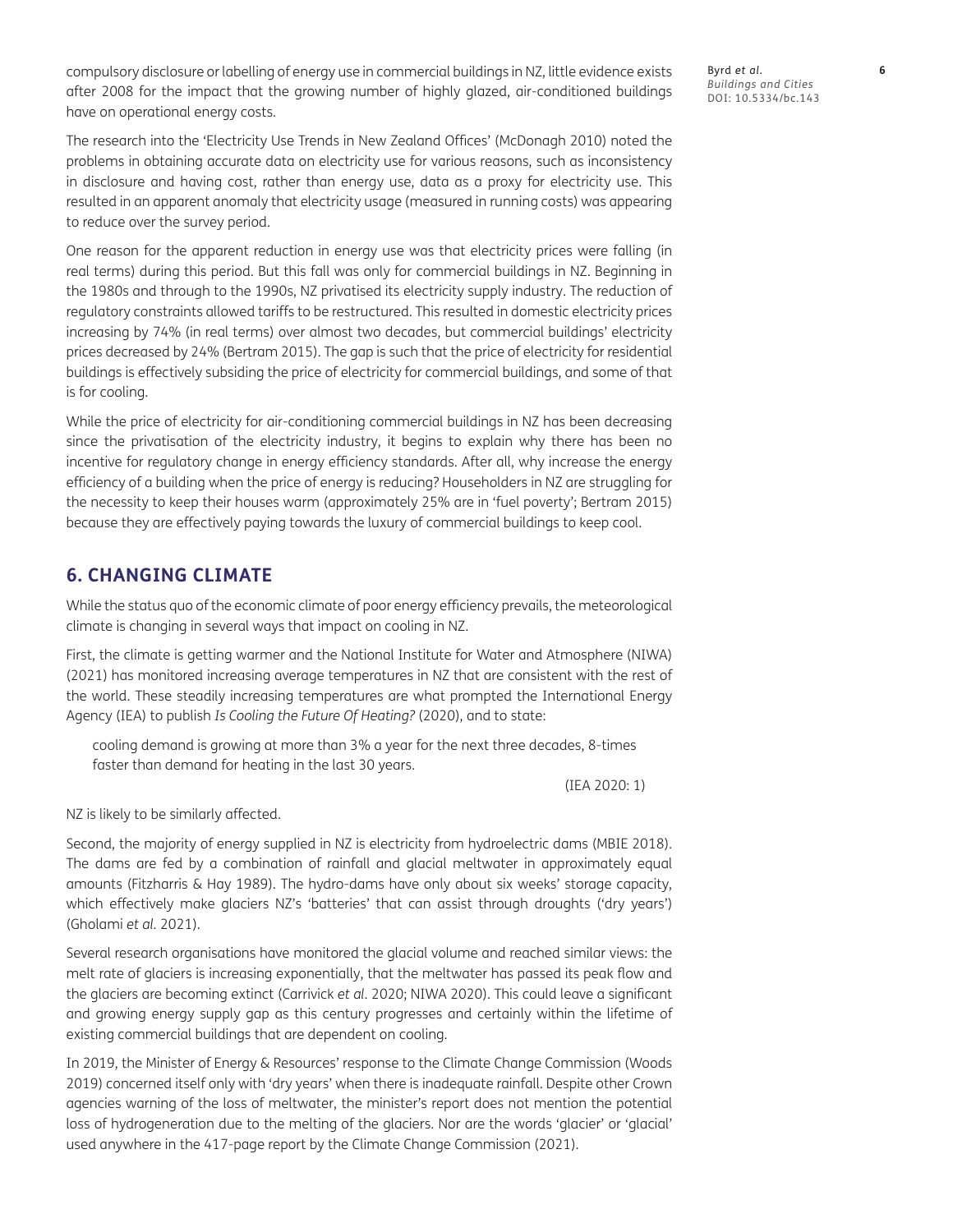Many of the commercial buildings in NZ are sealed and over-glazed and thus dependent on cooling in order to remain habitable. These buildings may exist after the glaciers have all but gone. The combination of 'dry years' with higher cooling loads is likely to be important characteristics of climate change that will challenge the electricity supply in NZ.

Byrd *et al*. **7** *Buildings and Cities* DOI: [10.5334/bc.143](https://doi.org/10.5334/bc.143)

# **7. CONCLUSIONS**

Building energy-efficiency standards have hardly changed for over a quarter of a century in NZ.

Government policy through Building Codes and standards for energy efficiency of buildings and through the Climate Change Commission have focused on heating only.

Existing energy-efficient legislation allows for commercial buildings to be designed without taking account of cooling loads. Few incentives exist in the voluntary 'green' building certification and commercial real estate sector to reduce cooling loads.

The cost of energy to commercial users has historically been reducing (in real terms) since the NZ electricity industry began privatisation. With electricity costs reducing, there is no incentive for commercial building developers to increase energy efficiency standards.

As a result, NZ's commercial buildings are built to some of the lowest thermal standards of developed countries. This is justified by the assumption that the high proportion of renewable energy (in particular hydro) generated in NZ will not deplete over time. However, recent research has demonstrated that the important contribution of meltwater from NZ's glaciers to the hydrodams has passed its peak and the glaciers are headed towards extinction. It is not just the cost of energy or the impact on climate change that is of concern, but also energy security in the future.

The power cuts that hit Auckland's CBD in 1998 are all but forgotten. The costs, loss of employment, productivity and bankruptcies are believed to be things of the past [\(Byrd & Matthewman 2013\)](#page-7-0). Unless policy changes are made to reduce energy demand, in particular cooling in NZ, then the 1998 cuts will be seen as a dress rehearsal for the future.

There is an opportunity for NZ to create policy, legislation, standards and competencies to reduce the reliance on air-conditioning in commercial buildings by providing clear energy metrics for cooling, reducing solar gain and encouraging the use of natural ventilation.

### <span id="page-6-0"></span>**AUTHOR AFFILIATIONS**

**Hugh Byrd** *[orcid.org/0000-0002-4581-1523](http://orcid.org/0000-0002-4581-1523)* Lincoln School of Architecture & Built Environment, University of Lincoln, Lincoln, UK **Steve Matthewman** *[orcid.org/0000-0002-7497-5877](http://orcid.org/0000-0002-7497-5877)* Department of Sociology, The University of Auckland, Auckland, New Zealand **Eziaku Rasheed** *[orcid.org/0000-0002-1377-7359](http://orcid.org/0000-0002-1377-7359)* School of Built Environment, Massey University, Auckland, New Zealand

# **COMPETING INTERESTS**

The authors have no competing interests to declare.

# **FUNDING**

This research was supported by the Royal Society of New Zealand (RSNZ) Marsden Fund grant number 16-UOA-118, 'Power Politics: Electricity and Sustainability in Post-Disaster Ōtautahi (Christchurch)'.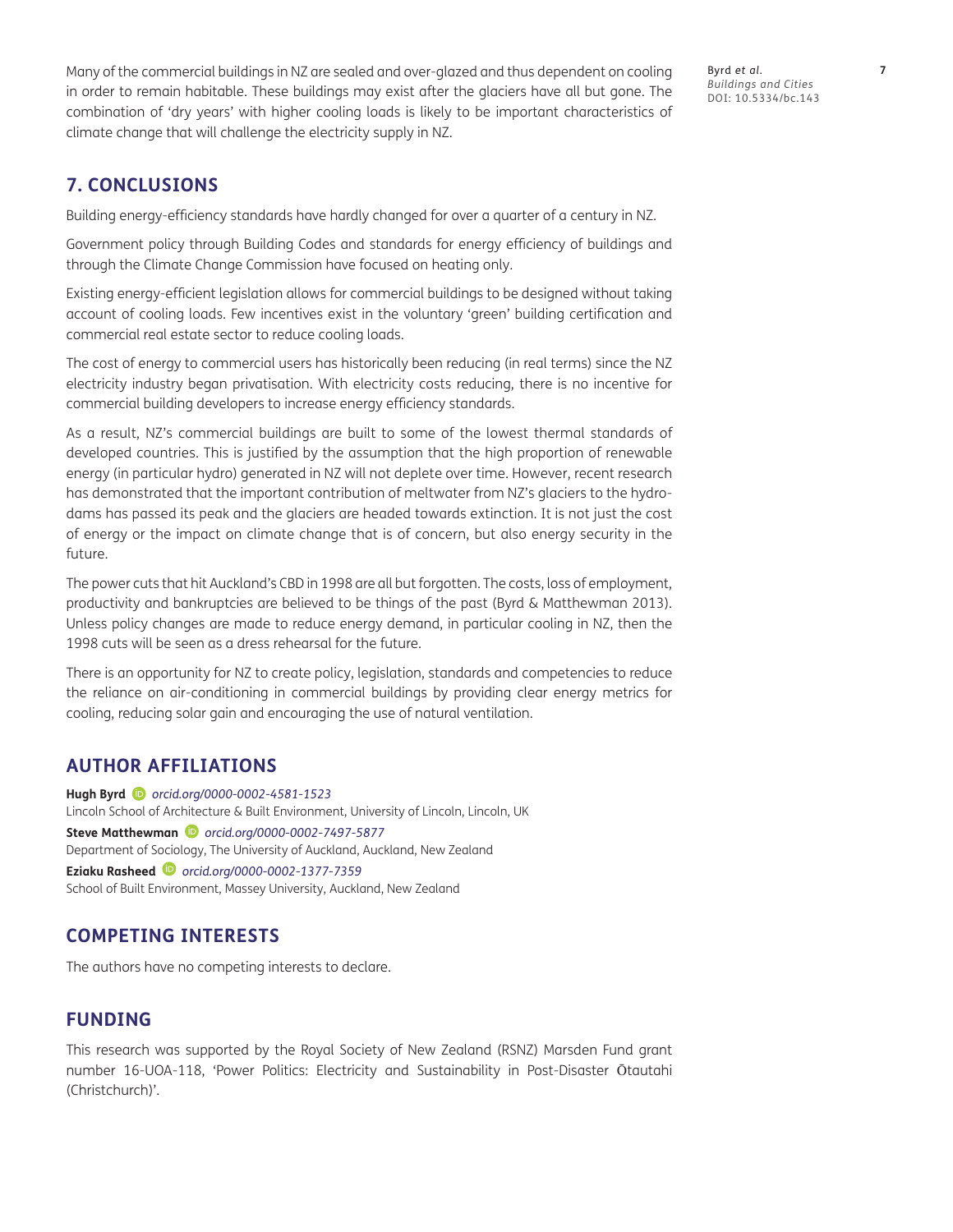#### <span id="page-7-0"></span>**REFERENCES**

- **Amitrano, L. (Ed.), Isaacs, N., Saville-Smith, K., Donn, M., Camilleri, M., Pollard, A., Babylon, M., Bishop, R., Roberti, J., Burrough, L., Au, P., Bint, L., Jowett, J., Hills, A.,** & **Cory, S.** (2014). *Building Energy End-Use Study (BEES) Part 1: Final report* (Study Report No. 297/1). Building Research Association of New Zealand (BRANZ). *[https://d39d3mj7qio96p.cloudfront.net/media/documents/SR297.1\\_BEES\\_Part\\_1\\_Final\\_Report.](https://d39d3mj7qio96p.cloudfront.net/media/documents/SR297.1_BEES_Part_1_Final_Report.pdf) [pdf](https://d39d3mj7qio96p.cloudfront.net/media/documents/SR297.1_BEES_Part_1_Final_Report.pdf)*
- **Beca.** (2018). Energy efficiency, what next for commercial buildings? *[https://www.beca.com/ignite-your](https://www.beca.com/ignite-your-thinking/ignite-your-thinking/february-2018/energy-efficiency-what-next-for-commercial-buildings)[thinking/ignite-your-thinking/february-2018/energy-efficiency-what-next-for-commercial-buildings](https://www.beca.com/ignite-your-thinking/ignite-your-thinking/february-2018/energy-efficiency-what-next-for-commercial-buildings)*
- **Bertram, G.** (2015). *Neoliberalism and energy poverty: Why corporatisation, deregulation and privatisation doubled the cost of electricity for New Zealand households*. *[http://www.geoffbertram.com/fileadmin/](http://www.geoffbertram.com/fileadmin/publications/How%20neoliberalism%20doubled%20the%20price%20of%20electricity.pdf) [publications/How%20neoliberalism%20doubled%20the%20price%20of%20electricity.pdf](http://www.geoffbertram.com/fileadmin/publications/How%20neoliberalism%20doubled%20the%20price%20of%20electricity.pdf)*
- **BizEE.** (n.d.). *Degree days calculated accurately for locations worldwide*. *[https://www.degreedays.](https://www.degreedays.net/#generate) [net/#generate](https://www.degreedays.net/#generate)*
- **Building Industry Authority.** (1992). *The New Zealand Building Code handbook*. *[https://www.building.govt.nz/](https://www.building.govt.nz/assets/Uploads/building-code-compliance/handbooks/building-code-handbook/building-code-handbook-1st-edition.pdf) [assets/Uploads/building-code-compliance/handbooks/building-code-handbook/building-code-handbook-](https://www.building.govt.nz/assets/Uploads/building-code-compliance/handbooks/building-code-handbook/building-code-handbook-1st-edition.pdf)[1st-edition.pdf](https://www.building.govt.nz/assets/Uploads/building-code-compliance/handbooks/building-code-handbook/building-code-handbook-1st-edition.pdf)*
- **Byrd, H.** (2012). Post-occupancy evaluation of green buildings: The measured impact of over-glazing. *Architectural Science Review*, 55(3), 206–212. DOI: *<https://doi.org/10.1080/00038628.2012.688017>*
- **Byrd, H.,** & **Leardini, P.** (2011). Green buildings: Issues for New Zealand. *Procedia Engineering*, 21, 481–488. DOI: *<https://doi.org/10.1016/j.proeng.2011.11.2041>*
- **Byrd, H.,** & **Matthewman, S.** (2013). Renewable energy in New Zealand: The reluctance for resilience. In: *Renewable energy governance: Complexities and challenges* (Lecture Notes in Energy No. 57) (pp. 137–153). Springer. DOI: *[https://doi.org/10.1007/978-1-4471-5595-9\\_8](https://doi.org/10.1007/978-1-4471-5595-9_8)*
- **Carrivick, J. L., James, W. H. M., Grimes, M., Sutherland, J.,** & **Lorrey, A.** (2020). Ice thickness and volume changes across the Southern Alps, New Zealand, from the Little Ice Age to present. *Science Reports*, 10, 13392. DOI: *<https://doi.org/10.1038/s41598-020-70276-8>*
- **Chan, A., Chow, T., Fong, K.,** & **Lin, Z.** (2009). Investigation on energy performance of double skin facade in Hong Kong. *Energy and Buildings*, 41, 1135–1142. DOI: *<https://doi.org/10.1016/j.enbuild.2009.05.012>*
- **Cichy, M.** (2011). Energy efficiency of tall buildings: Practical methodology for integrated design (PhD thesis, University of Auckland).
- **Climate Change Commission.** (2021). *A low emissions future for Aotearoa*. New Zealand Government. *[https://](https://www.climatecommission.govt.nz/our-work/advice-to-government-topic/inaia-tonu-nei-a-low-emissions-future-for-aotearoa/) [www.climatecommission.govt.nz/our-work/advice-to-government-topic/inaia-tonu-nei-a-low-emissions](https://www.climatecommission.govt.nz/our-work/advice-to-government-topic/inaia-tonu-nei-a-low-emissions-future-for-aotearoa/)[future-for-aotearoa/](https://www.climatecommission.govt.nz/our-work/advice-to-government-topic/inaia-tonu-nei-a-low-emissions-future-for-aotearoa/)*
- **de Jong, E.** (2021). New Zealand records seventh-hottest year, with extreme weather more likely. *The Guardian*, 12 January. *[https://www.theguardian.com/world/2021/jan/12/new-zealand-records-seventh](https://www.theguardian.com/world/2021/jan/12/new-zealand-records-seventh-hottest-year-with-extreme-weather-more-likely)[hottest-year-with-extreme-weather-more-likely](https://www.theguardian.com/world/2021/jan/12/new-zealand-records-seventh-hottest-year-with-extreme-weather-more-likely)*
- **Fitzharris, J.,** & **Hay, J.** (1989). Glaciers: Can they weather the storm of climate change? In Welch, R. (Ed.), *Proceedings of the 15th New Zealand Geography conference* (pp. 284–291). New Zealand Geographical Society. *[https://catalogue.nla.gov.au/Record/1641465?lookfor=author:%22New%20Zealand%20](https://catalogue.nla.gov.au/Record/1641465?lookfor=author:%22New%20Zealand%20Geography%20Conference%20(15th%20:,%201989%20:%20Dunedin,%20N.Z.)%22&offset=1&max=1) [Geography%20Conference%20\(15th%20:,%201989%20:%20Dunedin,%20N.Z.\)%22&offset=1&max=1](https://catalogue.nla.gov.au/Record/1641465?lookfor=author:%22New%20Zealand%20Geography%20Conference%20(15th%20:,%201989%20:%20Dunedin,%20N.Z.)%22&offset=1&max=1)*
- **Gholami, M. B., Poletti, S.,** & **Staffell, I.** (2021). Wind, rain, fire and sun: Towards zero carbon electricity for New Zealand. *Energy Policy*, 150, 112109. DOI: *<https://doi.org/10.1016/j.enpol.2020.112109>*
- **IEA.** (2020). *Is cooling the future of heating?* International Energy Agency (IEA). *[https://www.iea.org/](https://www.iea.org/commentaries/is-cooling-the-future-of-heating) [commentaries/is-cooling-the-future-of-heating](https://www.iea.org/commentaries/is-cooling-the-future-of-heating)*
- **Keighley, E. C.** (1973). Visual requirements and reduced fenestration in offices: A study of multiple apertures and window area. *Building Science*, 8(4), 328–331. DOI: *[https://doi.org/10.1016/0007-3628\(73\)90017-0](https://doi.org/10.1016/0007-3628(73)90017-0)*
- **Lee, E., Selkowitz, S., Bazjanac, V., Inkarojrit, V.,** & **Kohler, C.** (2002). *High-performance commercial building façades*. Environmental Energy Technologies Division, Ernest Orlando Lawrence Berkeley National Laboratory, University of California, Berkeley. *[https://www.researchgate.net/publication/255275025\\_](https://www.researchgate.net/publication/255275025_High-performance_commercial_building_facade) [High-performance\\_commercial\\_building\\_facade](https://www.researchgate.net/publication/255275025_High-performance_commercial_building_facade)*. DOI: *<https://doi.org/10.2172/1511286>*
- **MBIE.** (2018). *Energy in New Zealand*. Ministry of Business Innovation and Employment (MBIE), New Zealand Government. *<https://www.mbie.govt.nz/assets/d7c93162b8/energy-in-nz-18.pdf>*
- **MBIE.** (2020). *Transforming operational efficiency; Building for Climate Change Programme*. Ministry of Business Innovation and Employment (MBIE), New Zealand Government. *[https://www.mbie.govt.nz/](https://www.mbie.govt.nz/dmsdocument/11793-transforming-operational-efficiency) [dmsdocument/11793-transforming-operational-efficiency](https://www.mbie.govt.nz/dmsdocument/11793-transforming-operational-efficiency)*
- **MBIE.** (2021). *H1 energy efficiency, acceptable solution H1/AS2*. Ministry of Business Innovation and Employment (MBIE), New Zealand Government. *[https://www.building.govt.nz/assets/Uploads/building](https://www.building.govt.nz/assets/Uploads/building-code-compliance/h1-energy-efficiency/asvm/h1-energy-efficiency-as2-1st-edition.pdf)[code-compliance/h1-energy-efficiency/asvm/h1-energy-efficiency-as2-1st-edition.pdf](https://www.building.govt.nz/assets/Uploads/building-code-compliance/h1-energy-efficiency/asvm/h1-energy-efficiency-as2-1st-edition.pdf)*

Byrd *et al*. **8** *Buildings and Cities* DOI: [10.5334/bc.143](https://doi.org/10.5334/bc.143)